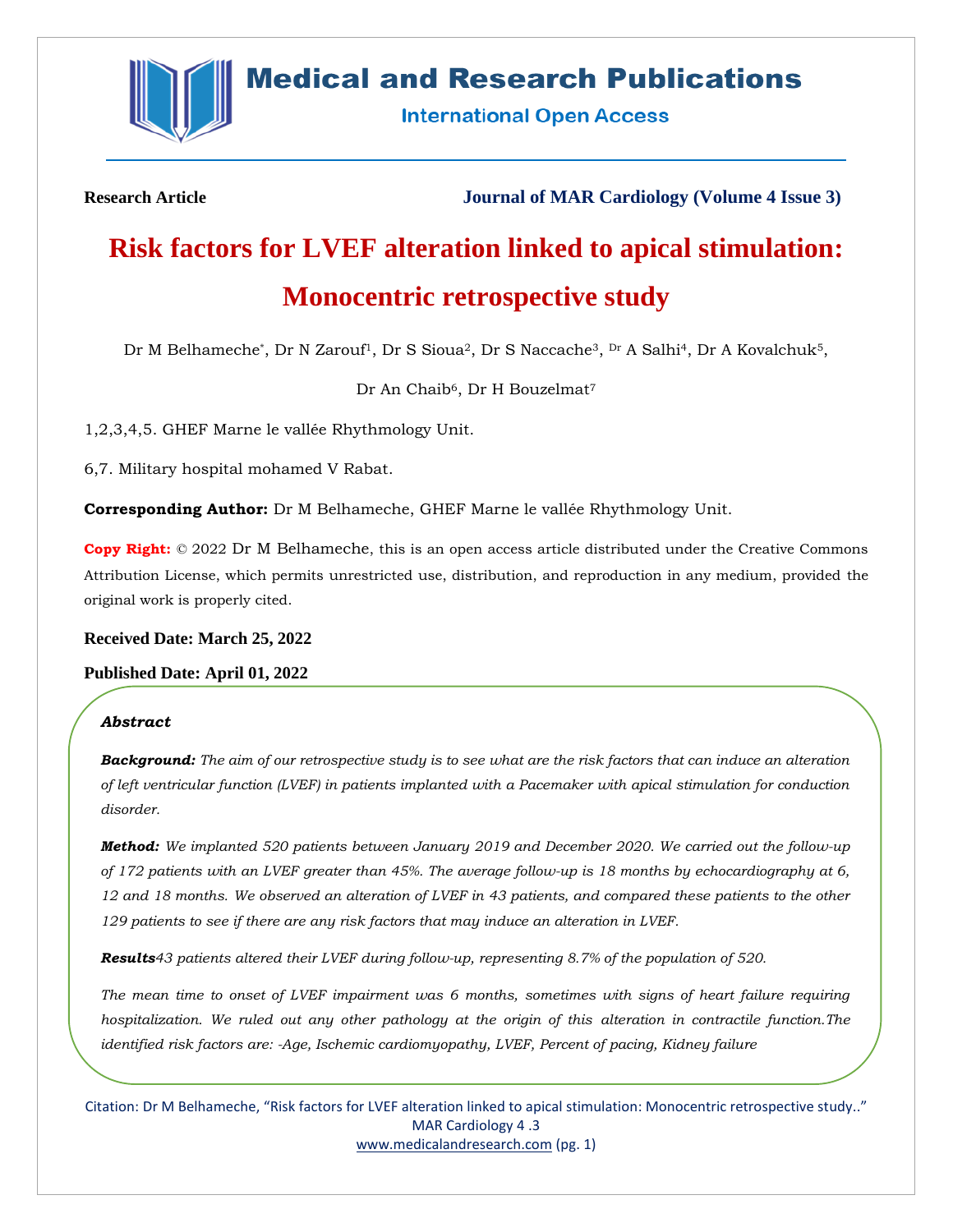**Key Words.** Apical pacing (AP), risks factors (RF), Left ventricular fraction ejection ( LVEF), Arhythmic cardiomyopathy (AC), Pacemaker (PM) , Upgrade pacing, Non upgrade pacing.

#### **Concept of Asynchronism**

- We know that there are arhythmic heart disease.
- And we know from Cazeau's study the deleterious and aggravating effect of the existence of a left bundle branch block or of the apical stimulation.
- We will conclude that the apical RV pacing can lead to arhythmic heart disease.

#### **Method**

#### **Retrospective study.**

- We have implanted 520 patients by Pacemaker (PM) between January 2019 and December 2020.
- We screened 172 patients who had a cardiac ultrasound before PM implantation at 6,12, and 18 months
- We observe that they have 43 out of 520 (8,2%) patients who required an Up-grading PM due to the alteration of their left ventricular function (LVFE) with heart failure chart.
- We tried to find out if there are risk factors that facilitate the alteration of LVEF.

#### **Study population**

Followed-up of 172 patients for 2 years Average follow-ups is 18 months

| Number.                                         | 520 patients (172p) |
|-------------------------------------------------|---------------------|
| Age                                             | 60 to 88 years      |
| Sex                                             | 75 % are man.       |
| Cardiomyopathy                                  | 81 %                |
| LVEF.                                           | 45 to 65 %.         |
| Hypertension                                    | 78%                 |
| <b>Diabetes</b>                                 | 50%                 |
| Renal insufficiency (creatinine clearance lower | 53%                 |
| than 40 ml)                                     |                     |
| Dysthyroid                                      | 23%                 |

Citation: Dr M Belhameche, "Risk factors for LVEF alteration linked to apical stimulation: Monocentric retrospective study." MAR Cardiology 4 .3

[www.medicalandresearch.com](http://www.medicalandresearch.com/) (pg. 2)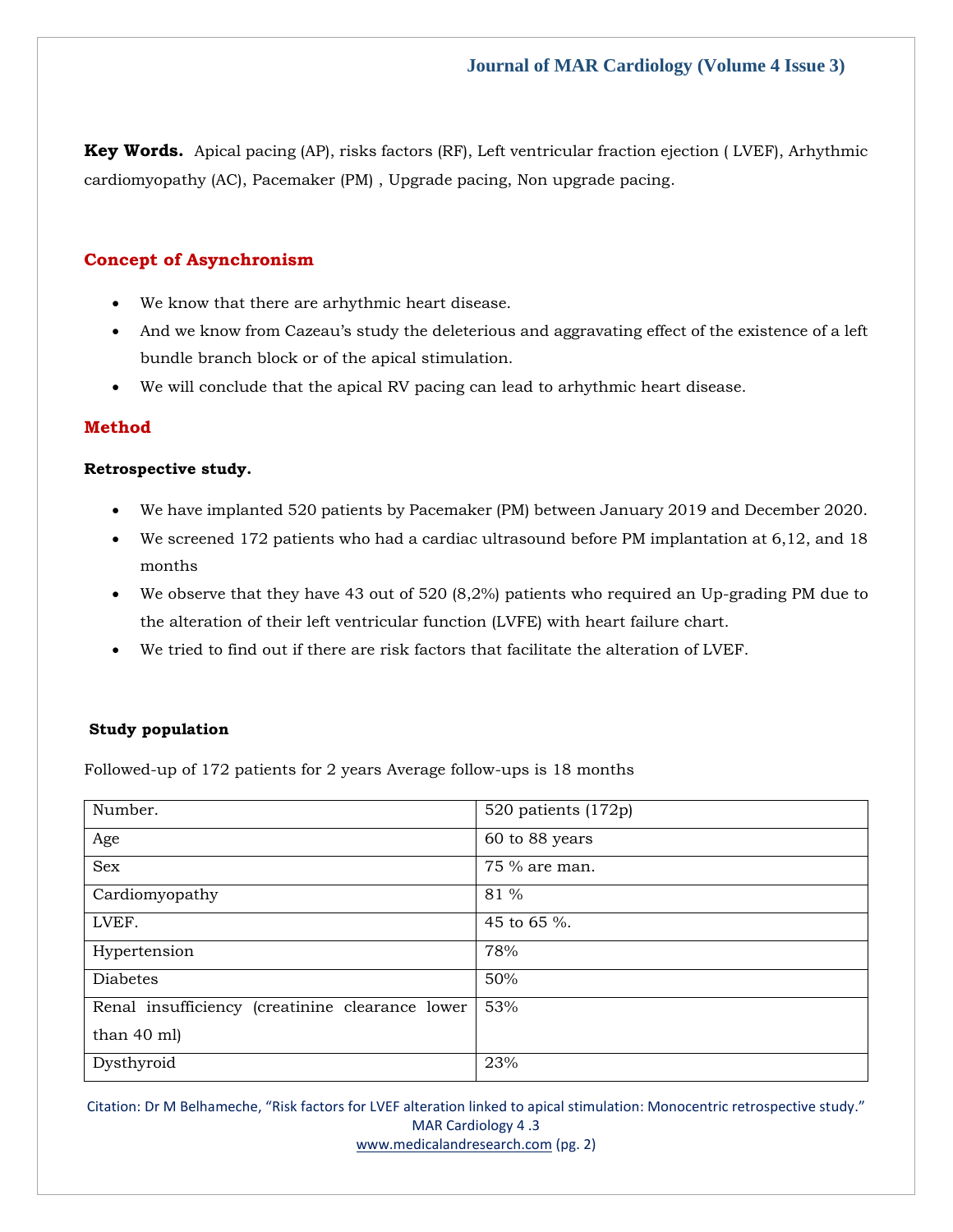## **Journal of MAR Cardiology (Volume 4 Issue 3)**

| Arrhythmia (atrial fibrillation)           | 76% |
|--------------------------------------------|-----|
| Chronic bronchitis.                        | 38% |
| Sleep apnea syndrome.                      | 35% |
| Percent RV pacing.                         | 48% |
| Medical treatment. (Ri or Ai, betablocker) | 80% |

The risk factors that have appeared are:

| Patients Up-grading. (43p)                   | Patients without up-grade.(129p) |
|----------------------------------------------|----------------------------------|
| Age 83 years.                                | 78 years.                        |
| Ischemic CM 69%.                             | 30%.                             |
| Atrial fibrillation 81%.                     | 78%.                             |
| Percent of pacing >88 %.                     | $~< 40\%$                        |
| LVEF < $55\%$ .                              | > 55%                            |
| Sex $85\%$ was man.                          | <b>ND</b>                        |
| Kidney failure $\approx$ 40ml $\approx$ 75%. | < 45%                            |





For the oldest age most of the population were men

## Cardiomyopathy





69% of patients had ischemic cardiomyopathy

Citation: Dr M Belhameche, "Risk factors for LVEF alteration linked to apical stimulation: Monocentric retrospective study." MAR Cardiology 4 .3 [www.medicalandresearch.com](http://www.medicalandresearch.com/) (pg. 3)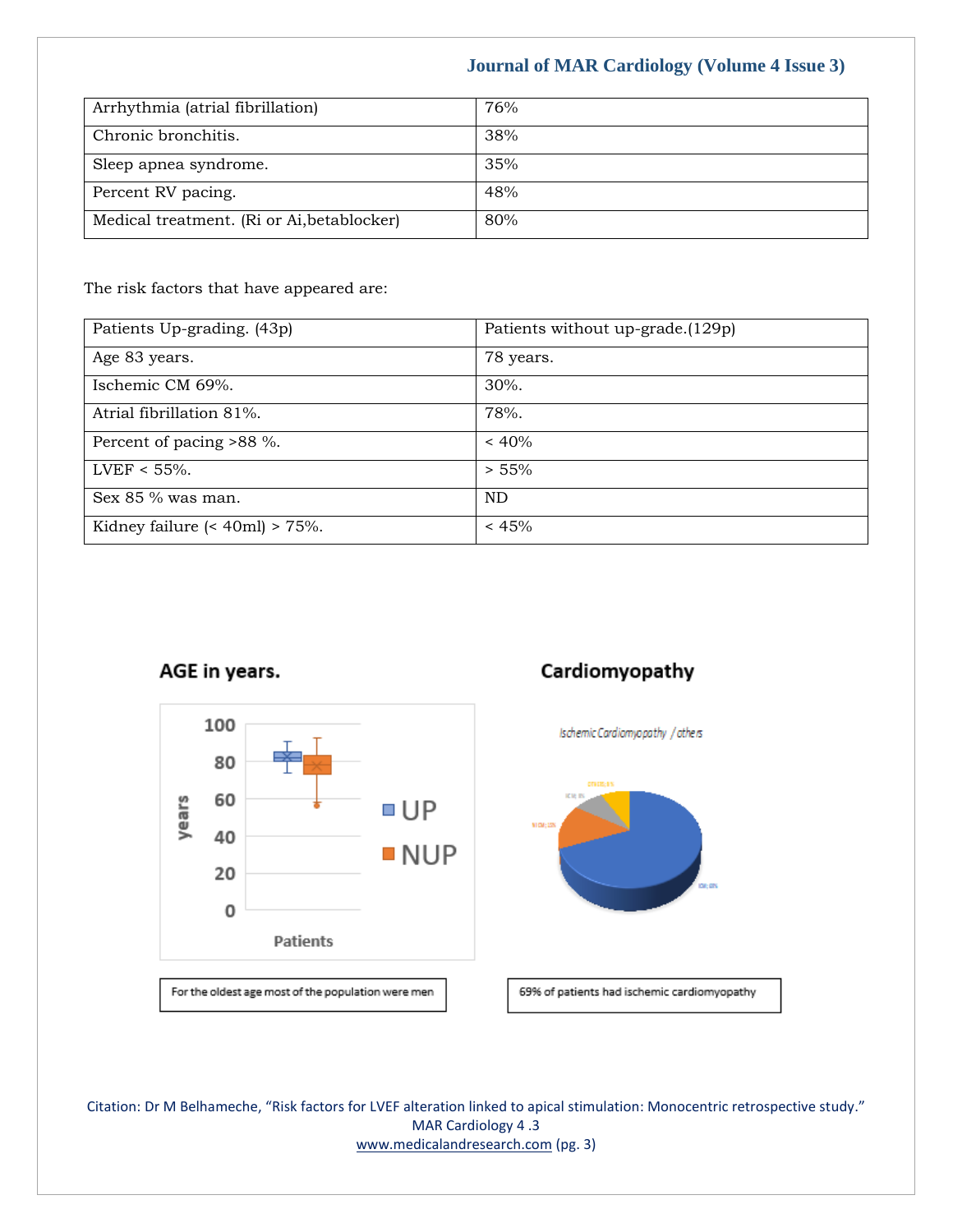LVFE.

% Of Pacing.



Citation: Dr M Belhameche, "Risk factors for LVEF alteration linked to apical stimulation: Monocentric retrospective study." MAR Cardiology 4 .3 [www.medicalandresearch.com](http://www.medicalandresearch.com/) (pg. 4)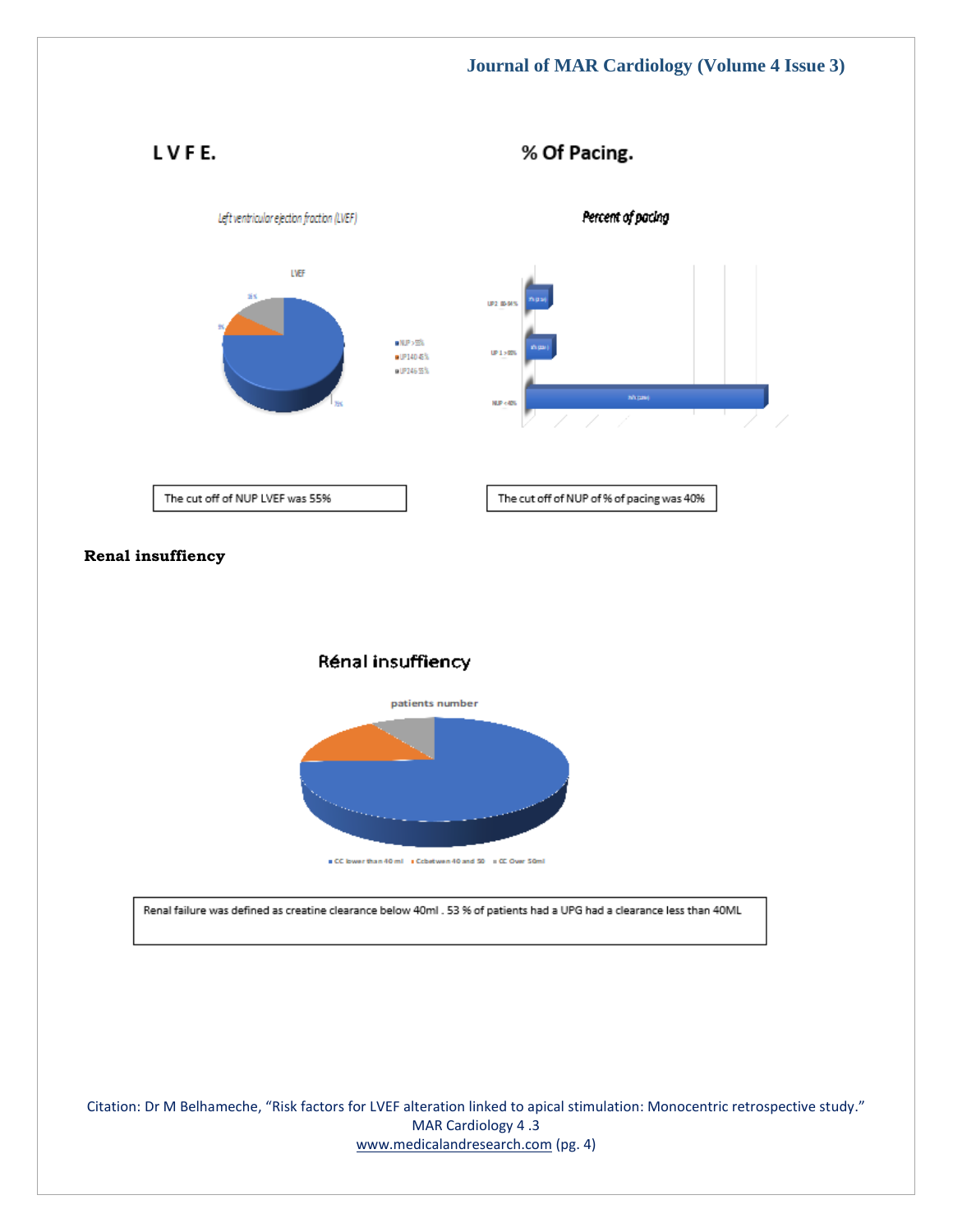#### **Discussion**

- We have identified 5 risk factors for alteration of LVEF:
- Age
- Ischemic cardiomyopathy
- Left ventricular ejection fraction.
- Percent pacing.
- Renal failure.

#### **Study limitations**

- Reviews:
- Single-center retrospective study.
- Implantation of 520 but followed by 172. And 43 patients who required Up-grade this following 8,2%.
- Medical treatment is not the same because of a population is very different.

#### **Arrhythmic cardiomyopathy** (1,2,3,4,5,6)

#### Arythmic cardomyopathie

- They are not known. The diagnosis is often exclusionaty which distubances of rythm or conduction.
- They classified :
	- As pure CMR because we dont found an cardiopathie.
	- As impure CMR and in fact aggravate an existing heart disease.

The RV pacing can inducting an arythmic cardiomyopathie or aggravate en existing heart disease.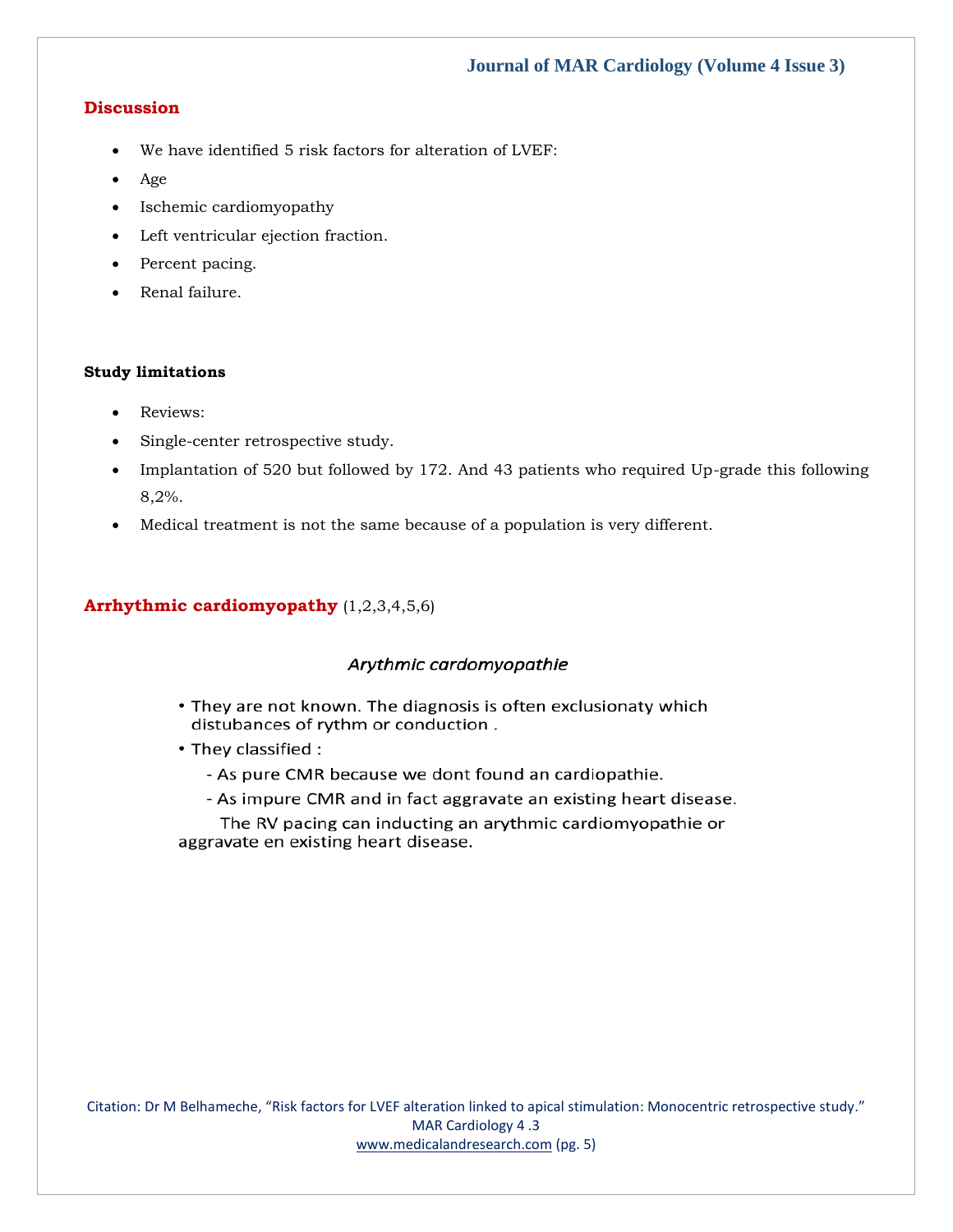#### **Physiopathology** (4,5,6,7,8,9)

#### Pathophysiology

- The apicale pacing causes a desynchronization with a widening of the QRS resembling the left bundle branch block whose deleterious effects on myocardial contractility are Know.
- This asynchronism leads to ventricular remodeling. The consequences of which include an overlap in systole diastole, mitral insufficiency and a decrease in contractility, therefore dilation of the LV and decrease in LVEF.
- . MOST and DAVID study demonstrated the deleterious effect of RV stimulation.

#### Pathophysiology

- Right ventricular pacing affects myocardial perfusion.
- Right ventricular pacing reducedd inferior, septal and global blood flow (Nilsen, Ono S)
- LEE found in 16 dogs with iatrogenique AV bloc that the cardiac tissu noepinephrine level was significantly hight



Citation: Dr M Belhameche, "Risk factors for LVEF alteration linked to apical stimulation: Monocentric retrospective study." MAR Cardiology 4 .3 [www.medicalandresearch.com](http://www.medicalandresearch.com/) (pg. 6)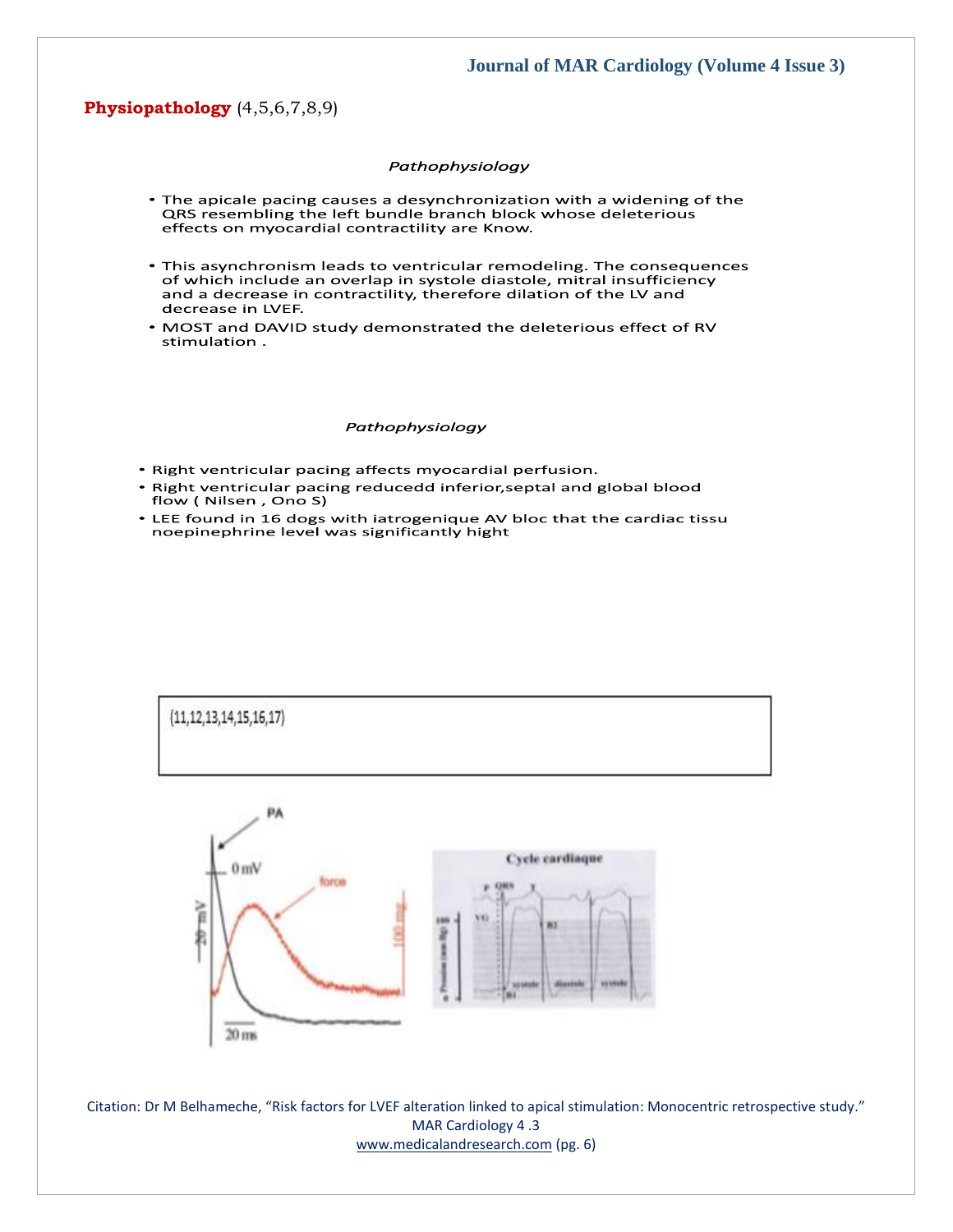```
1,2,18,19,20,21
```
## PACE study (Deleterious effect of RV pacing on the LVEF)



# PACE study (beneficial effect of biventricular pacing on RV pacing)

| Subgroup                      | No. | LV ejection<br>fraction (%) |            | Difference (percentage points) |     |      | P-value for<br>interaction |      |
|-------------------------------|-----|-----------------------------|------------|--------------------------------|-----|------|----------------------------|------|
|                               |     | <b>RV</b>                   | <b>BiV</b> |                                |     |      |                            |      |
| <b>Diastolic dysfunction</b>  |     |                             |            |                                |     |      |                            | 0.13 |
| <b>No</b>                     | 67  | 52.1                        | 64.2       |                                |     |      |                            |      |
| Yes                           | 110 | 54.5                        | 62.0       |                                |     |      |                            |      |
| <b>Pacing indication</b>      |     |                             |            |                                |     |      |                            | 0.58 |
| <b>Heart block</b>            | 104 | 53.7                        | 63.7       |                                |     |      |                            |      |
| Sinus-node dysfunction        | 73  | 53.4                        | 61.9       |                                |     |      |                            |      |
| Age                           |     |                             |            |                                |     |      |                            | 0.32 |
| $<$ 70 years                  | 86  | 53.4                        | 61.2       |                                |     |      |                            |      |
| $\geq$ 70 years               | 91  | 53.7                        | 64.4       |                                |     |      |                            |      |
| <b>Sex</b>                    |     |                             |            |                                |     |      |                            | 0.19 |
| Male                          | 96  | 51.8                        | 62.8       |                                |     |      |                            |      |
| Female                        | 81  | 55.9                        | 63.0       |                                |     |      |                            |      |
| Hypertension                  |     |                             |            |                                |     |      |                            | 0.62 |
| No                            | 60  | 54.3                        | 63.2       |                                |     |      |                            |      |
| Yes                           | 117 | 53.2                        | 629        |                                |     |      |                            |      |
| <b>Diabetes</b>               |     |                             |            |                                |     |      |                            | 0.50 |
| No.                           | 128 | 53.8                        | 62.4       |                                |     |      |                            |      |
| Yes                           | 49  | 53.3                        | 64.2       |                                |     |      |                            |      |
| <b>Coronary heart disease</b> |     |                             |            |                                |     |      |                            | 0.99 |
| No                            | 138 | 53.4                        | 62.5       |                                |     |      |                            |      |
| Yes                           | 39  | 53.7                        | 62.9       |                                |     |      |                            |      |
| <b>QRS</b> duration           |     |                             |            |                                |     |      |                            | 0.17 |
| $<$ 110 $ms$                  | 115 | 55.1                        | 63.9       |                                |     |      |                            |      |
| $\geq$ 110 ms                 | 62  | 50.9                        | 62.9       |                                |     |      |                            |      |
| All patients                  | 177 | 53.6                        | 62.9       |                                |     |      |                            |      |
|                               |     |                             | $-5.0$     | $\bullet$                      | 5.0 | 10.0 | 15.0                       | 20.0 |

Citation: Dr M Belhameche, "Risk factors for LVEF alteration linked to apical stimulation: Monocentric retrospective study." MAR Cardiology 4 .3 [www.medicalandresearch.com](http://www.medicalandresearch.com/) (pg. 7)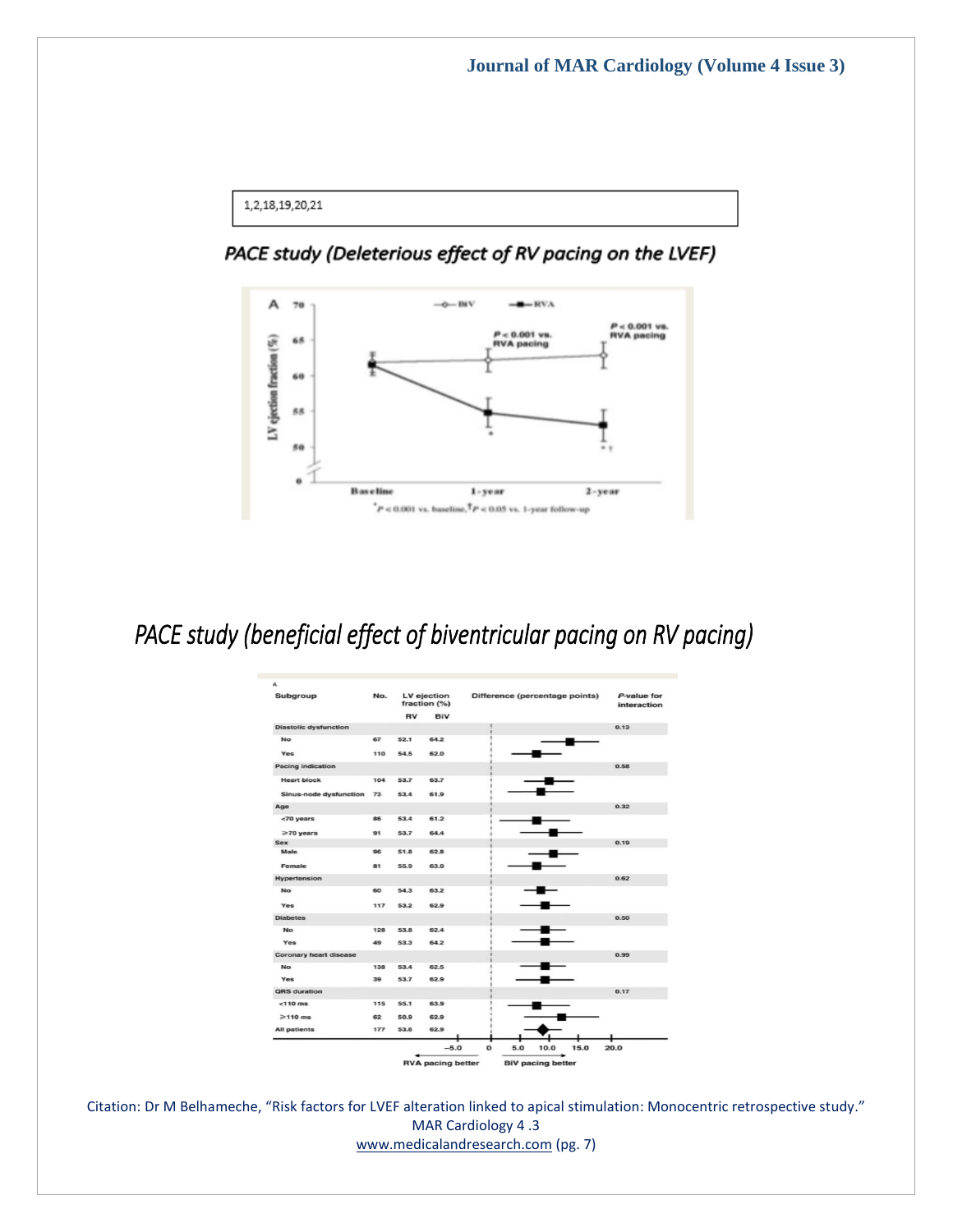$(22, 23, 24, 25, 26, 27, 28, 29)$ 

### **ESC recommandations**

CRT rather than RV pacing is recommended for patients with HFrEF (<40%) regardless of NYHA class who have an indication for ventricular pac- $IIa$ ing and high-degree AVB in order to reduce morbidity. This includes patients with AF.

#### **Discussion**

the interest of this study, even if it is monocentric and retrospective, is to show the risk factors that can contribute to the evolution towards a rhythmic heart disease in the event of apical stimulation by a pacemaker.

Numerous studies have shown the deleterious effect of apical stimulation but have not specified the risk factors towards this development.

Neither do the ESC recommendations. They recommend with a level IIa for a CRT only in case of LVEF < 40% and a rate of RV stimulation > 20% (this would be related to the CMRs induced by an ESV rate > 20%).

I think it is important that there are other larger and prospective studies to further clarify the factors likely to favor the evolution towards CMR.

#### **Conclusion**

The interest of this work is to have highlighted certain factors such as age, ischemic CM, LVEF, RV stimulation rate and renal failure. This avoids taking a patient for an Up grading

Citation: Dr M Belhameche, "Risk factors for LVEF alteration linked to apical stimulation: Monocentric retrospective study." MAR Cardiology 4 .3 [www.medicalandresearch.com](http://www.medicalandresearch.com/) (pg. 8)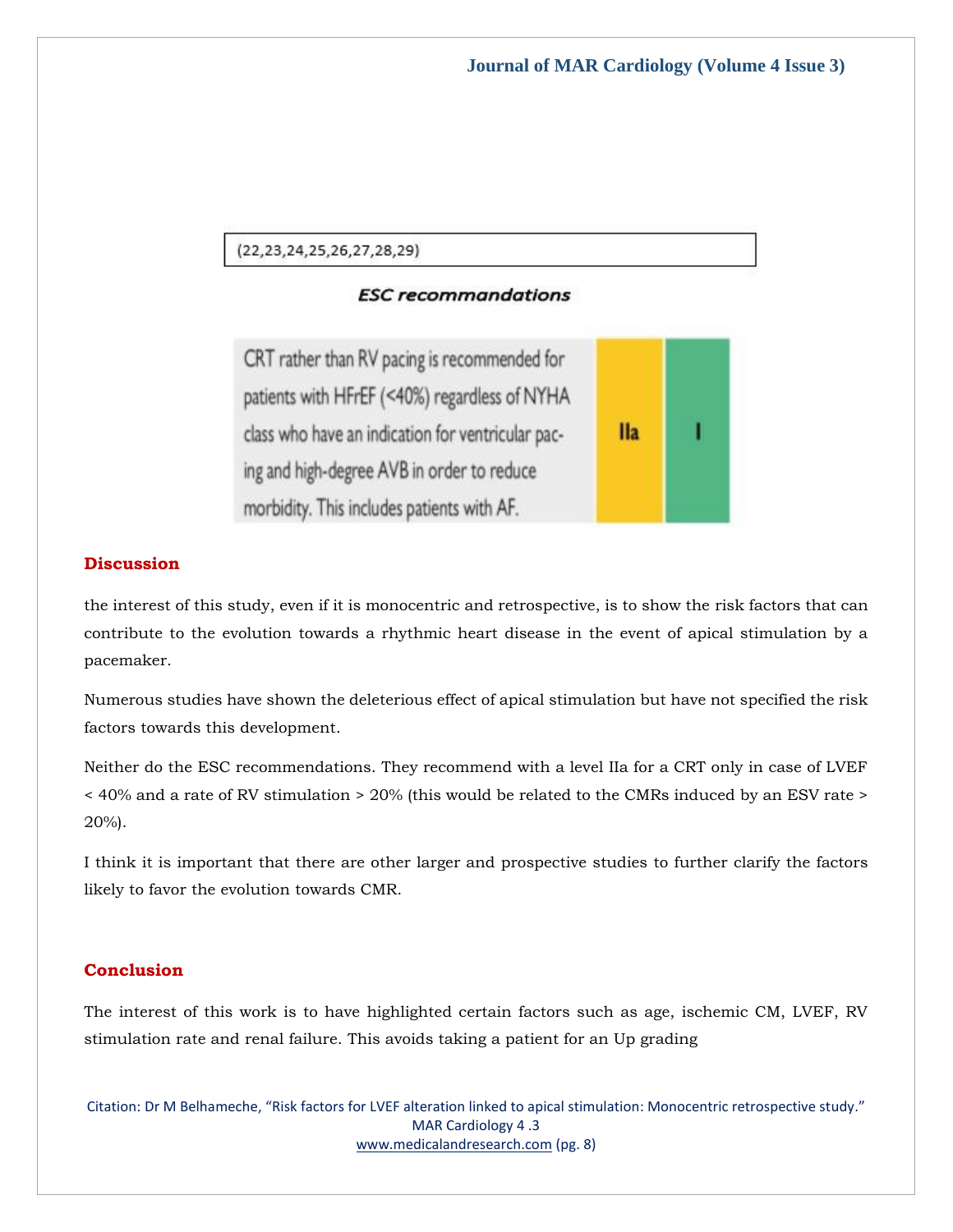#### **References**

1/ Mbelhameche PHD,MD Arrhythmic cardiomyopathy MARcardilogy febriary 2022

2.Whipple GH, Sheffield LT, Woodman EG. Reversible congestive heart failure due to chronic rapid stimulation of the normal heart. Pro N Engl Cardiovasc Soc 1962; 20:39-40.

3. V. Ramesh Iyer, MD. Ventricular Dysfunction: Tachycardia induced Cardiomyopathy. Indian Pacing and Electrophysiology Journal 2008 : Suppl. 1: S122-S129

4. Mark E. Josephson. Clinical cardiac electrophysiology. 3th ed. Philadelphia (PA): Lippincott Williams & Williams; 2002

5 Ernesto Umana, MD, C. Arturo Solares, MD, Martin A. Alpert, MD. Tachycardia-Induced Cardiomyopathy. Am J Med. 2003; 114:51–55.

6. Quiniou G, Chevalier JM, Barbou F, Bire F, Clementy J. Tachycardia-induced cardiomyopathy, unusual and

7. Chugh SS, Havmoeller R, Narayanan K, et al. Worldwide epidemiology of atrial fibrillation: a Global Burden of Disease 2010 Study. Circulation 2014;129:837–47.

8. Attule Pathakl :La cardiopathie rythmique: mythe ou réalites Réalités Cardiologiques – n° 342\_Janvier 2019

9.Joseph Yat-Sun Chan PACE trial European Heart Journal (2011) 32, 2533– 2540doi:10.1093/eurheartj/ehr336

10. Tse HF, Yu C, Wong KK, Tsang V, Leung YL, Ho WY, Lau CP. Functional abnorm- alities in patients with permanent right ventricular pacing: the effect of sites of electrical stimulation. J Am Coll Cardiol 2002;40:1451 – 1458.

11. O'Keefe JH Jr, Abuissa H, Jones PG, Thompson RC, Bateman TM, McGhie AI, Ramza BM, Steinhaus DM. Effect of chronic right ventricular apical pacing on left ventricular function. Am J Cardiol 2005;95:771–773.

12. Fang F, Zhang Q, Chan JY, Xie JM, Fung JW, Yip GW, Lam YY, Chan A, Yu CM. Deleterious effect of right ventricular apical pacing on left ventricular diastolic function and the impact of pre-existing diastolic disease. Eur Heart J 2011;32: 1891 – 1899.

13. Prinzen FW, Hunter WC, Wyman BT, McVeigh ER. Mapping of regional myocar- dial strain and work during ventricular pacing: experimental study using magnetic resonance imaging tagging. J Am Coll Cardiol 1999;33:1735–1742.

Citation: Dr M Belhameche, "Risk factors for LVEF alteration linked to apical stimulation: Monocentric retrospective study." MAR Cardiology 4 .3 [www.medicalandresearch.com](http://www.medicalandresearch.com/) (pg. 9)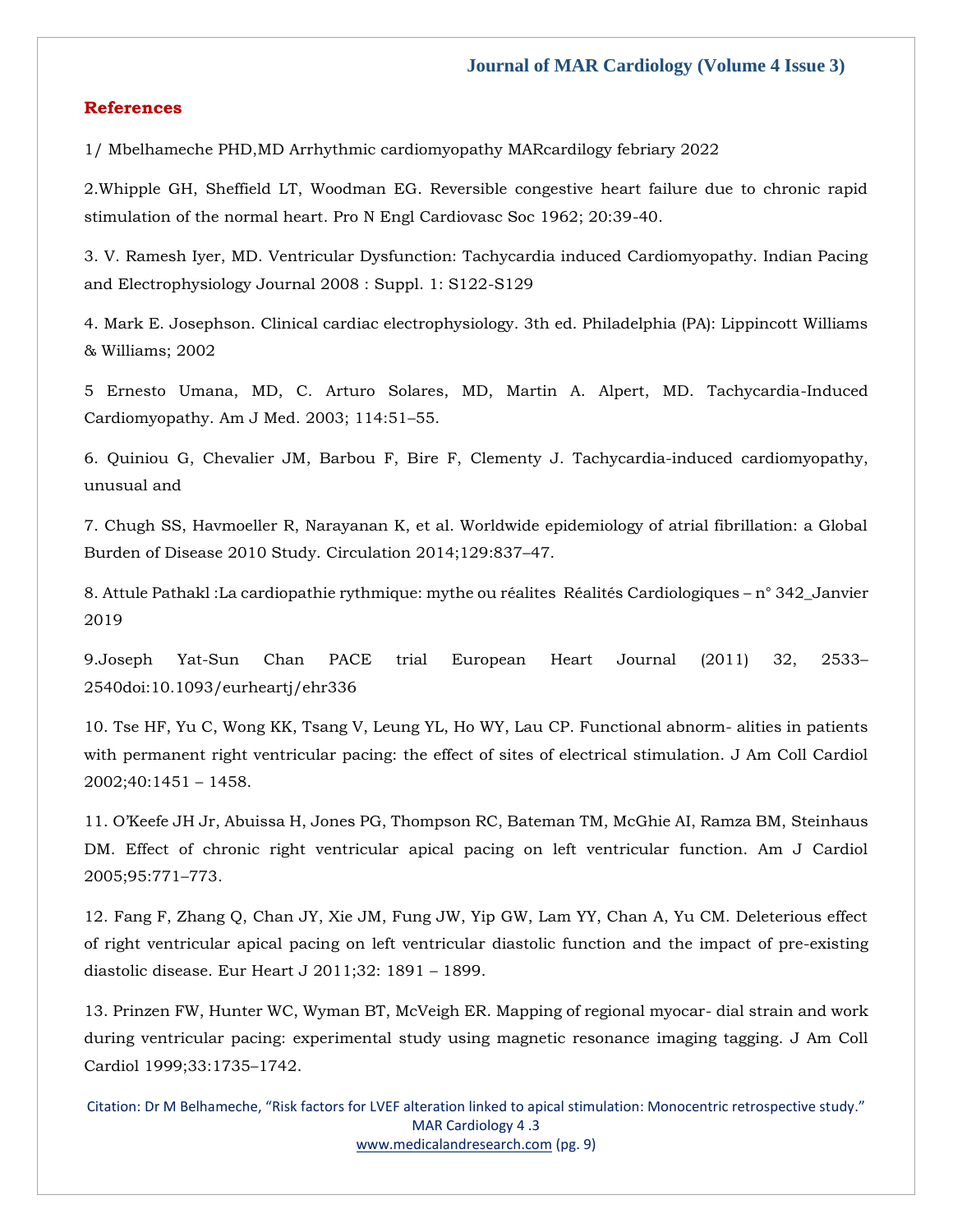#### **Journal of MAR Cardiology (Volume 4 Issue 3)**

14. Nielsen JC, Bøttcher M, Nielsen TT, Pedersen AK, w Andersen HR. Regional myo- cardial blood flow in patients with sick sinus syndrome randomized to long- term single chamber atrial or dual chamber pacing—effect of pacing mode and rate. J Am Coll Cardiol 2000;35:1453–1461.

15. Prinzen FW, Cheriex EC, Delhaas T, van Oosterhout MF, Arts T, Wellens HJ, Reneman RS. Asymmetric thickness of the left ventricular wall resulting from asynchronous electric activation: a study in dogs with ventricular pacing and in patients with left bundle branch block. Am Heart J 1995;130:1045–1053. 22/Nahlawi M, Waligora M, Spies SM, 22/Bonow RO, Kadish AH, Goldberger JJ. Left ventricular function during and after right ventricular pacing. J Am Coll Cardiol 2004;44:1883 – 1888.

16. Hayes JJ, Sharma AD, Love JC, Herre JM, Leonen AO, Kudenchuk PJ; DAVID Investigators. Abnormal conduction increases risk of adverse outcomes from right ventricular pacing. J Am Coll Cardiol 2006;48:1628 – 1633.

17. Fang F, Chan JY, Yip GW, Xie JM, Zhang Q, Fung JW, Lam YY, Yu CM. Prevalence and determinants of left ventricular systolic dyssynchrony in patients with normal ejection fraction received right ventricular apical pacing: a real-time three- dimensional echocardiographic study. Eur J Echocardiogr 2010;11:109–118.

18. Sanders P, Morton JB, Davidson NC, et al. Electrical remodeling of the atria in congestive heart failure: electrophysiological and electro- anatomic mapping in humans. Circulation 2003; 108:1461–8.

19. Ives DG, Fitzpatrick AL, Bild DE, et al. Surveillance and ascertainment of cardiovascular events. The Cardiovascular Health Study. Ann Epidemiol. 1995; 5:278–285. [Pub Med: 8520709]

20. Fenelon G, Wijns W, Andries E, et al. Tachycardiomyopathy: mechanisms and clinical implications. Pacing Clin Electrophysiol. 1996; 19:95–106. [PubMed: 8848384]

21. Fenelon G, Wijns W, Andries E, et al. Tachycardiomyopathy: mechanisms and clinical implications. Pacing Clin Electrophysiol 1996;19:95–106.

22. Nielsen JC, Pedersen AK, Mortensen PT, Andersen HR. Programming a fixed long atrioventricular delay is not effective in preventing ventricular pacing in patients with sick sinus syndrome. Europace 1999;1:113–120.

23. Ishikawa T, Kimura K, Miyazaki N, Tochikubo O, Usui T, Kashiwagi M, Ishii M. Diastolic mitral regurgitation in patients with first-degree atrioventricular block. Pacing Clin Electrophysiol 1992;15:1927–1931.

24. Martin CA, Lambiase PD. Pathophysiology, diagnosis, and treatment of tachycardiomyopathy. Heart 2017; 103:1543-52.PUBMED | .

Citation: Dr M Belhameche, "Risk factors for LVEF alteration linked to apical stimulation: Monocentric retrospective study." MAR Cardiology 4 .3

[www.medicalandresearch.com](http://www.medicalandresearch.com/) (pg. 10)